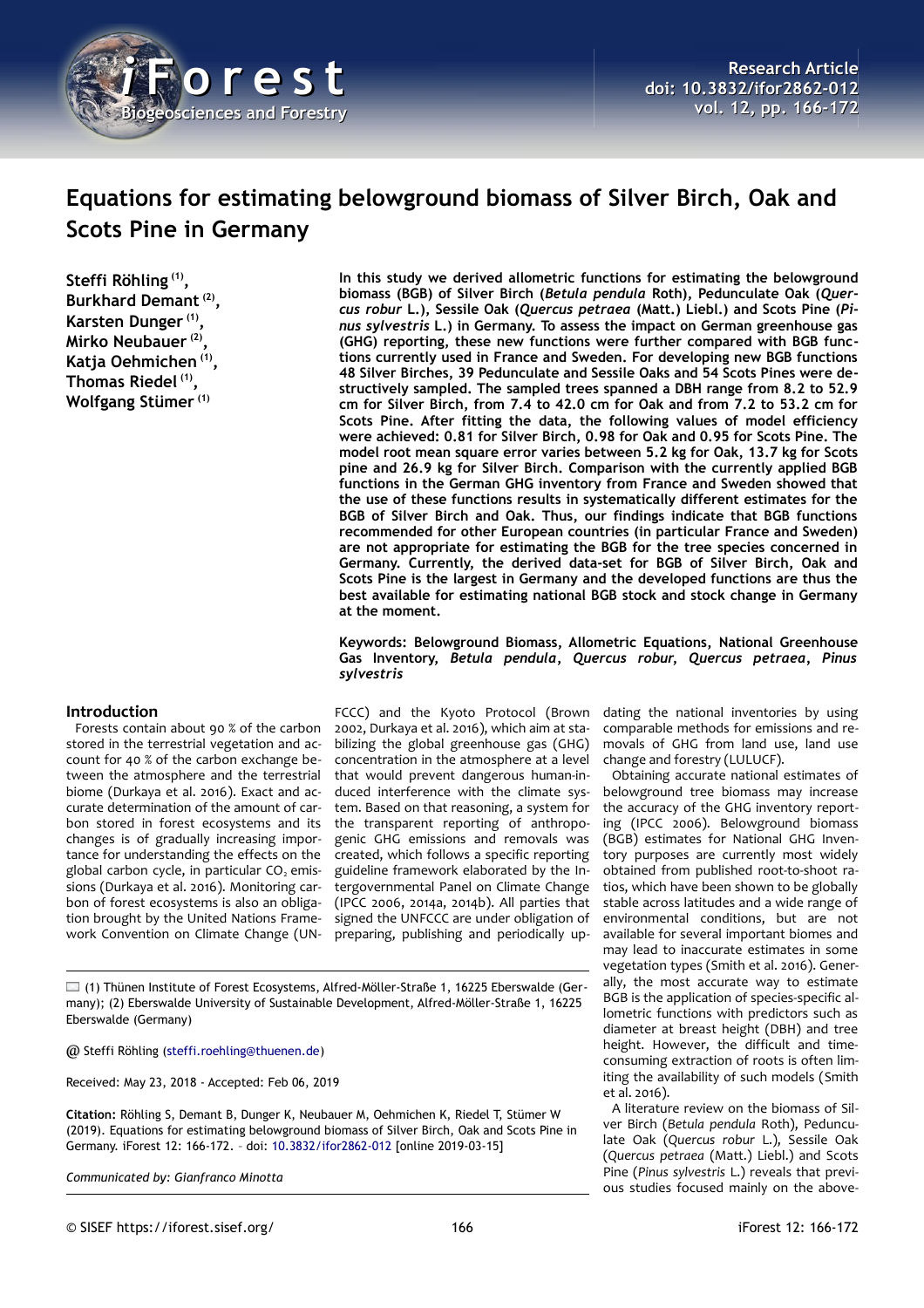ground biomass. Only a few authors have published functions that allow the estimation of the biomass of belowground components for Birch (Petersson & Ståhl 2006, Johansson 2007, Repola et al. 2007, Uri et al. 2007, Repola 2008, Bijak et al. 2013, Varik et al. 2013, Liepinš et al. 2018), Oak (Drexhage & Colin 2001, Drexhage et al. 2009) and Pine (Janssens et al. 1999, Neubauer et al. 2015, Durkaya et al. 2016, Liepinš et al. 2018). For the German main tree species European Beech, Norway Spruce and Scots Pine, country-specific methods and equations for BGB assessment are already implemented in the German GHG reporting. For Scots Pine Neubauer et al. (2015) developed an equation for the BGB, while the equations from Bolte et al. (2004) are used for European Beech and Norway Spruce. So far, there have been no studies on carbon storage in tree roots of Silver Birch, Pedunculate Oak and Sessile Oak forests growing in Germany. Therefore, the national GHG monitoring system in Germany hitherto has to rely on data from other countries, which are taken from literature.

The objectives of this study were to: (1) derive allometric BGB functions for Silver Birch, Pedunculate Oak and Sessile Oak in Germany; (2) improve the existing BGB function for Scots Pine in Germany (Neubauer et al. 2015) with new data; and  $(3)$ compare these new functions with the BGB functions currently used in the German GHG inventory.

## **Material and methods**

#### *Study sites*

Germany has approximately 11 million hectares of forests, 25% of which are Spruce, 22% Pine, 15% Beech, 10% Oak and 5% Birch. The majority of the Pine stands (about 67%) and Birch stands (about 61%) are located in the Northern lowlands and in the hills. Oak stands also have a spatial focus here with about 36% of all German Oak stands [\(https://bwi.info\)](https://bwi.info/). Therefore, study sites in this area were selected together with the local forest administrations, focusing on typical site conditions, tree species composition and age. The aim was to sample a wide range of ages and diameters. All study sites had to be situated in high forests, which is characterized by continuous cover forestry with selective cuttings and a focus on natural regeneration.

Between 2012 and 2016, 48 Birches, 39 Oaks and 54 Pines were sampled in 20 forest stands distributed across 4 different regions in 3 federal states of Germany (Fig. S1, Tab. S1 in Supplementary Material). Köstler et al. (1968) described the root architecture of Pedunculate Oak as being similar to that of Sessile Oak, therefore Pedunculate Oak and Sessile Oak were considered together in further assessments. The age of the trees varied from 15 to 220 years for Pine, from 40 to 120 years for Birch and from 30 to 120 years for Oak. The

diameter at breast height (DBH) ranged from 7.2 up to 53.2 cm for Pine, from 7.4 to 42.0 cm for Oak and from 8.2 to 52.9 cm for Birch (Tab. S1 in Supplementary Material).

Within the federal state of Brandenburg two research areas were selected (Tab. S1 in Supplementary material). The first study area is located in the foresty district Chorin, division Spechthausen, with an altitude ranging from 50 to 80 m a.s.l., while the second is located in the foresty district Steinföde, division Seilerhof, with an altitude of approximately 55 m a.s.l. In Spechthausen the average annual air temperature is 8.4 °C with a mean annual precipitation of 572 mm. The soils of all stands within this study area are moderately fresh with a low to medium nutrient availability. Depending on the nutrient availability, the potential natural vegetation is divided into the woodruff-beech forest (*Galio-Fagetum*) or the woodrush-beech forest (*Luzulo-Fagetum*). The annual air temperature in Seilerhof is 8.5 °C and the mean annual precipitation is 572 mm. The soils are classified as fresh with good nutrient availability. The potential natural vegetation is the woodruff-beech forest (*Galio-Fagetum*).

The third research area is located in the foresty district Annaburg, division Eichenheide, near the town Annaburg (elevation: 75 m a.s.l.) in the federal state of Saxony-Anhalt. Here, the average annual air temperature is 9.2 °C and the mean annual precipitation is 555 mm. The soils are classified as fresh with moderate nutrient availability. The potential natural vegetation is a birch-common oak forest (*Betulo-Quercetum roboris*).

The fourth research area is located in the federal state of Thuringia, in the forestry district Jena-Holzland, division Waldeck, which is close to the town of Bad Klosterlausnitz (elevation: 310 m a.s.l.). Here, the average annual air temperature is 7.9 °C with a mean annual precipitation of 615 mm. The soils are fresh and changing fresh with moderate nutrient availability. The potential natural vegetation is the woodrushbeech forest (*Luzulo-Fagetum*).

#### *Definition of roots*

BGB comprises all biomass of living roots referring to the IPCC guidelines (IPCC 2006). All roots with a diameter of 2 mm or more are regarded as coarse roots (IPCC 2006) and are subject of this investigation. Fine roots of less than 2 mm diameter are often excluded as these often cannot be distinguished empirically from soil organic matter or litter (IPCC 2006). Moreover, fine roots only represent a very small percentage of the total biomass (Vanninen & Mäkelä 1999). The total stock of the fine roots, as well as their live/dead biomass-ratio is subject to seasonal variations (Hornschuch & Anders 2004). In this study the root system was divided into belowground stump, main- or taproot, secondary roots and secondary taproots (see Fig. S2 in Sup-

plementary Material).

### *Sample selection and root excavation*

The sample trees were selected according to the following criteria: (1) tree social class 1 to 3 (predominant, dominant, codominant) after Kraft (1884); (2) a straight tree trunk; and (3) no tree damages, such as crown breakage or bark injuries. Border trees, as well as trees too close to each other, were not taken into account within this study. In order to fulfill the technical requirements for pulling down a tree, a sample tree also had to meet the following conditions: (i) two anchor trees for attaching the hand winch and the wire cable; and (ii) availability of an appropriate falling gap.

The entire coarse root system of the sample trees had to be surveyed in order to determine the BGB. This requires the extraction of the roots. Different methods, such as excavating, exposing or pulling out the root system can be adopted (Bolte et al. 2003). Exposing roots by compressed air or by water in the field requires a high technical and logistical effort (Bolkenius 2001), which is why those methods were not considered. Instead the root system was pulled out, but not after felling the tree, as done in many other studies. Entire trees were pulled down using a hand winch (Köstler et al. 1968) utilizing the leverage effect, thus resulting in a fast and cost-efficient procedure for root extraction.

After selecting a sample tree, basic tree variables such as DBH and species were recorded. In order to reduce the effort for pulling down the tree and to avoid the tearing of smaller roots the upper parts of the roots, especially secondary roots, were excavated by spades beginning at the belowground stump. The hand winch (pulling force 3.2 t) was mounted on a neighboring tree. A deflection pulley with a polyesterround sling (3 m, 4 t pulling force) was mounted at a height of at least 2 meters on the sample tree to achieve sufficient pulling force. The end of the pulling cable was mounted on a second anchor tree using a shackle and a round sling (see Fig. S3 in Supplementary Material). The setup of this procedure nearly doubles the pulling force of the hand winch. With the help of the hand winch the tree was pulled into a diagonal position until it fell down due to its own weight, uprooting itself. Then the root was separated from the stem with a chainsaw at a previously marked position. Roots that have been broken or remained in the soil were excavated separately and pulled out manually (Fig. S4 in Supplementary Material).

*Determination of belowground biomass* After extraction of the root system, rocks and dirt were removed with hand tools, such as spades and scrapes. The total length and the longitudinal distribution of the coarse roots were measured and the weight (*i.e.*, fresh mass – FM) were determined. For this purpose, a combination of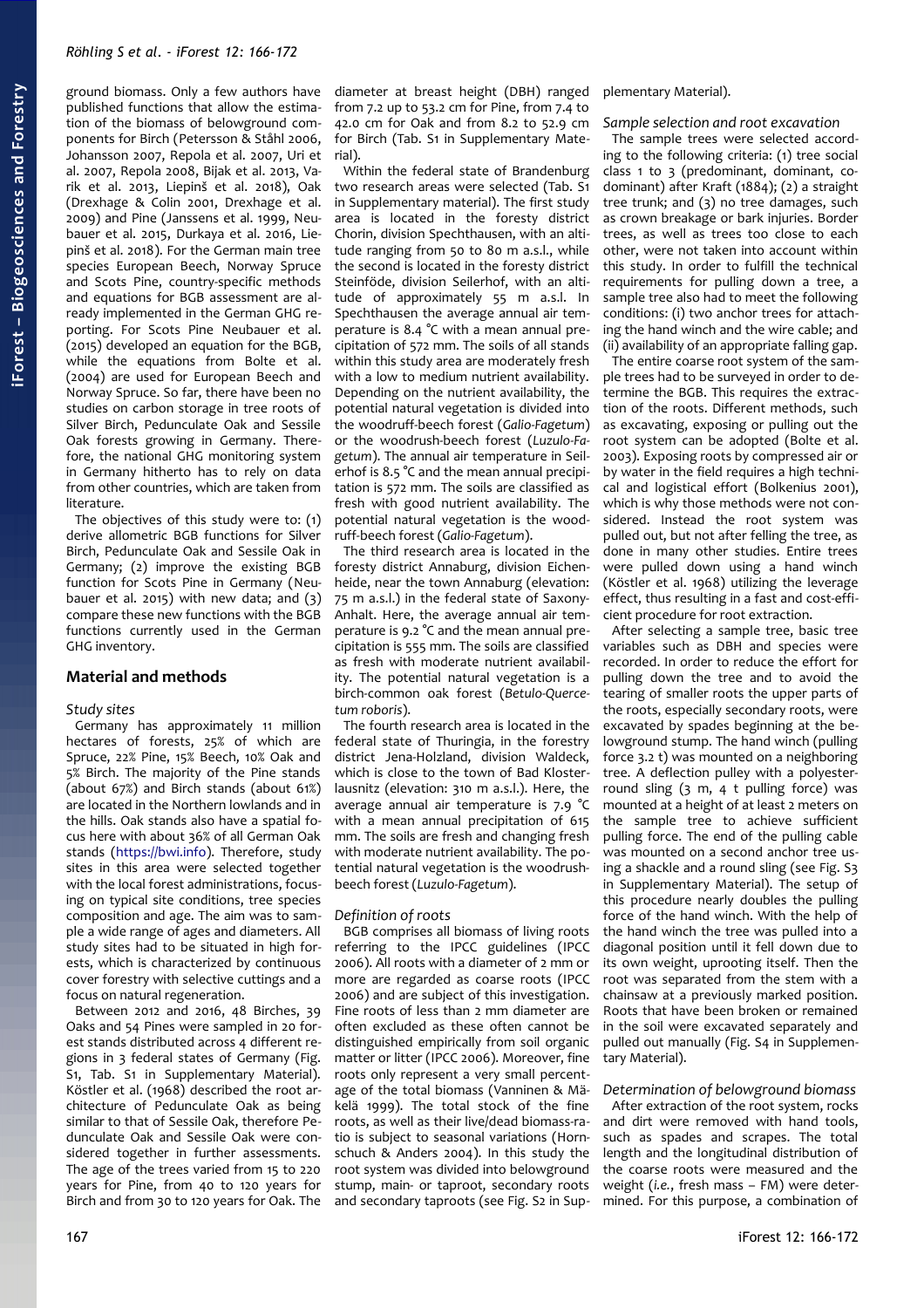an aluminum tripod, a pulley and an electronic scale were used.

In the next step, samples were taken from the different parts of the root system. Provided that all classes were present, three samples from each class were taken to cover a thin, medium and thick diameter range (see Fig. S2 in Supplementary material). Here, the diameter range of each class was depending on the individual root system size. Consequently, the average diameters of the samples from large roots systems were larger than from small roots systems.

In the laboratory, the samples were weighed to determine their fresh mass (FM<sub>s</sub>), then dried in a forced-air oven at 85 °C for four days until their weights remain constant, and weighed again for determining the dry mass ( $DM<sub>s</sub>$ ).

The total root system dry mass ( $DM<sub>t</sub>$ ) of a sample tree was calculated by using the following equation (eqn. 1):

$$
DM_t = FM_t \cdot (1 - WC_s) \tag{1}
$$

where  $FM_t$  is the fresh mass of the total root system of a given sample tree and  $WC_s$ is the water content, which was determined as follows (eqn. 2):

$$
WC_s = \frac{WM_i}{FM_s} \tag{2}
$$

Here  $WM_t$  is the average water mass of the individual samples from one root system (WM $<sub>s</sub>$ ), calculated as (eqn. 3):</sub>

$$
WM_s = FM_s - DM_s \tag{3}
$$

*Model fitting*

Direct measurements of tree biomass and its components (usually expressed as dry weight of the stem, crown, stump or roots) are labour intensive, time-consuming and expansive. Therefore, allometric equations are developed to determine biomass as a function of easily measurable tree variables, such as DBH or height. The mathematical model most commonly used for biomass prediction is the power function  $y = \beta_1 \cdot x^{\beta_2}$ .

As an alternative to fitting a linear model to log-transformed measurements, we used the weighted nonlinear least squares regression (nls), as implemented by the "stats" package of the statistical software R (R Development Core Team 2013) to fit power function to the data and obtain estimates for the coefficients  $\beta_1$  and  $\beta_2$  (eqn. 4):

$$
BGB = \beta_1 \cdot DBH^{\beta_2} \tag{4}
$$

where BGB is the belowground biomass  $(i.e., DM<sub>t</sub>)$  of the individual tree, DBH is the diameter at breast height and  $β_1$  and  $β_2$  are the scaling coefficients.

The heteroscedasticity of the data made a weighted analysis necessary, to achieve



<span id="page-2-0"></span>**Fig. 1** - Belowground biomass in relation to diameter at breast height (DBH) for Pine, Oak and Birch.

minimum variance parameter estimates (Annighöfer et al. 2016). Data were weighted by 1/DBH<sup>2</sup> to correct for non-random residuals and the tendency of over-predicting BGB of small trees.

The goodness-of-fit of the applied power function was evaluated using the root mean square error (RMSE) and the model efficiency coefficient (ME) calculated as follows (eqn. 5):

$$
RMSE = \sqrt{\frac{\sum_{i=1}^{n} (y_i - \hat{y}_i)^2}{n}}
$$
 (5)

and (eqn. 6):

*M* 

$$
I E = 1 - \frac{\sum_{i=1}^{n} (\hat{y}_i - y_i)^2}{\sum_{i=1}^{n} (y_i - \bar{y})^2}
$$
 (6)

where *n* is the total number of observations, y<sub>i</sub> is the observed value for observation *i*, *ŷ* is the according predicted value, and  $\bar{y} = (1/n) \cdot \sum y_i (i = 1, ..., n)$ .

## **Results**

For Birch and Pine our observations cover a fair range of tree size (see Tab. S1 in Supplementary Material). When expressed in terms of DBH, the range was approxi-

mately from 8 to 50 cm, corresponding to BGB values between approximately 8 and 350 kg [\(Fig. 1\)](#page-2-0). The diameter range is in agreement with the silvicultural treatment for that species in Germany, where target diameters of up to 50 cm are used in selective thinnings. For Oaks the observed DBH range was considerably lower with values between 7 and 40 cm, thereby leading to smaller BGB values of up to 160 kg [\(Fig. 1\)](#page-2-0).

Individuals of Pine and Oak trees were more evenly distributed over the whole range of DBH than the sampled Birch trees, due to a lack of specimen suitable for harvest. For Birch we have no observations of BGB within the range from 200 to 300 kg.

Predicting BGB using DBH, ME values of 0.81 for Birch, 0.98 for Oak and 0.95 for Pine were achieved, indicating good fits to the observed values. All parameters are significant as shown by their narrow confidence intervals [\(Tab. 1\)](#page-2-1). The plots of predicted *vs.* observed values of BGB showed no sign of a general lack-of-fit of the fitted models within the data range [\(Fig. 2\)](#page-3-2). The observed values were evenly distributed around the 1:1 line. Residual analysis [\(Fig. 3,](#page-3-1) [Fig. 4\)](#page-3-0) revealed that the weighted leastsquares regression removed any heteroscedasticity in the data and thus any negative effects on parameter estimation.

<span id="page-2-1"></span>**Tab. 1** - Estimated coefficients for dry mass estimations of Birch, Oak and Pine roots. (CI): confidence interval; (ME): model efficiency coefficient; (RMSE): root mean square error.

| Tree<br>species | Coefficient | Coefficient<br>estimates | СI            | <b>ME</b> | <b>RMSE</b> |
|-----------------|-------------|--------------------------|---------------|-----------|-------------|
| <b>Birch</b>    | $\beta_1$   | 0.04582                  | 0.0092-0.0824 | 0.81      | 26.9        |
|                 | $\beta_2$   | 2.23951                  | 2.0047-2.4742 |           |             |
| Oak             | $\beta_1$   | 0.040113                 | 0.0253-0.0548 | 0.98      | 5.2         |
|                 | $\beta_2$   | 2.227842                 | 2.1179-2.3377 |           |             |
| Pine            | $\beta_1$   | 0.010617                 | 0.0053-0.0159 | 0.95      | 13.7        |
|                 | $\beta_2$   | 2.593122                 | 2.4549-2.7312 |           |             |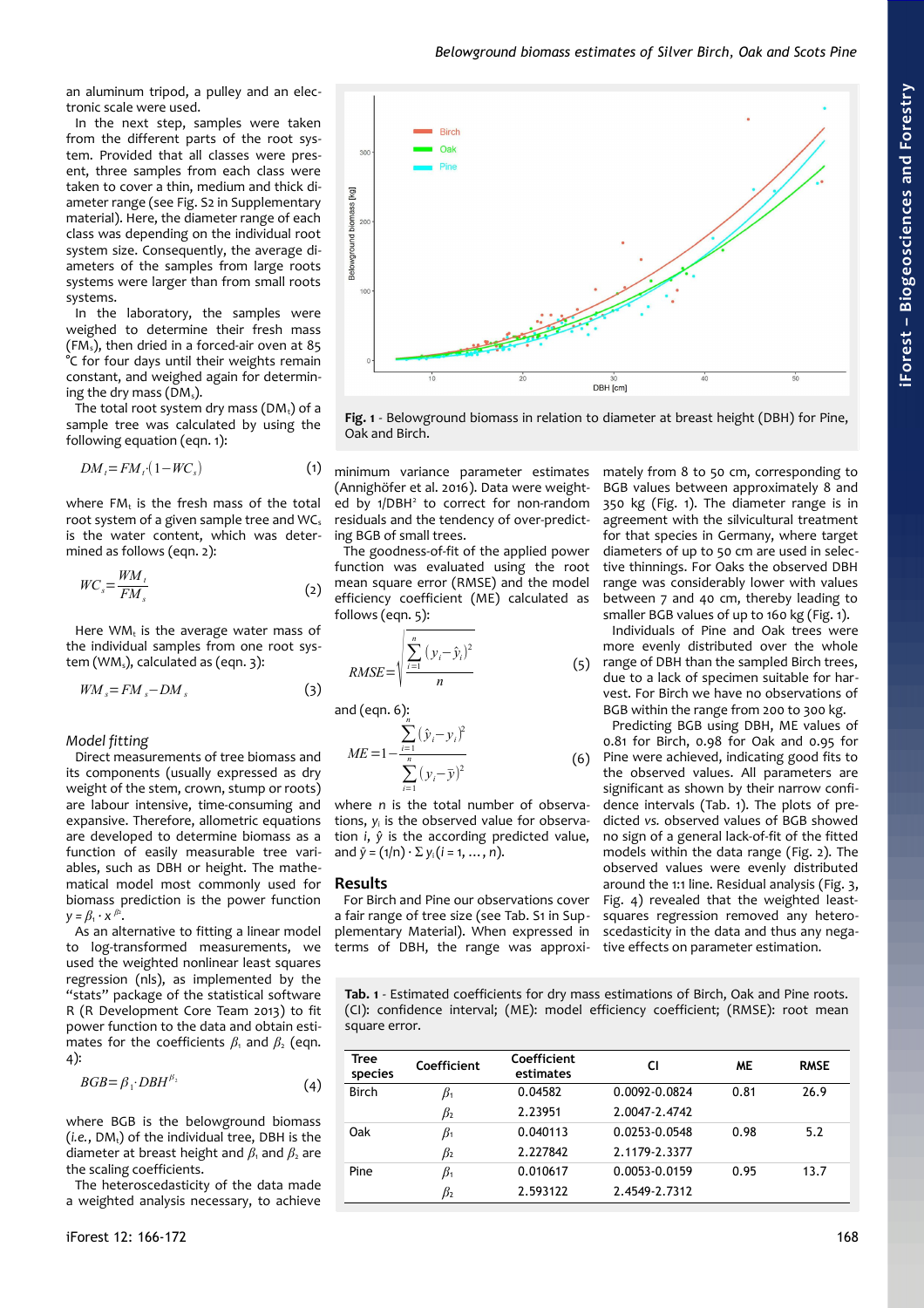

<span id="page-3-2"></span>**Fig. 2** - Observed and predicted values for belowground biomass of Pine, Oak and Birch.



<span id="page-3-1"></span>**Fig. 3** - Weighted residuals versus predicted belowground biomass of Pine, Oak and Birch.



<span id="page-3-0"></span>

The predictions from the new functions were compared with the BGB functions currently used in the German GHG inventory [\(Tab. 2\)](#page-4-1). Here, in particular the functions by Johansson & Hjelm (2012) for soft hardwoods (*i.e.*, Silver Birch), by Drexhage & Colin (2001) for Oak and by Neubauer et al. (2015) for Pine were used for the comparison.

With our functions as reference, the results show that the application of the BGB function of Johansson & Hjelm (2012) leads to an explicit lower estimation of BGB ([Fig.](#page-4-0) [5\)](#page-4-0), which means that its application to the sample trees of our study would systematically underestimate BGB. However, the Oak function by Drexhage & Colin (2001) applied to our sample trees would overesti-

mate the BGBs [\(Fig. 5\)](#page-4-0) because the function delivers systematically higher estimates. For Pine the two compared functions resulted in similar values [\(Fig. 5\)](#page-4-0). Here it should be noted that in the latter case the methodology is the same, but only the number of trees used for parametrization was extended from 43 to 54 (Neubauer et al. 2015).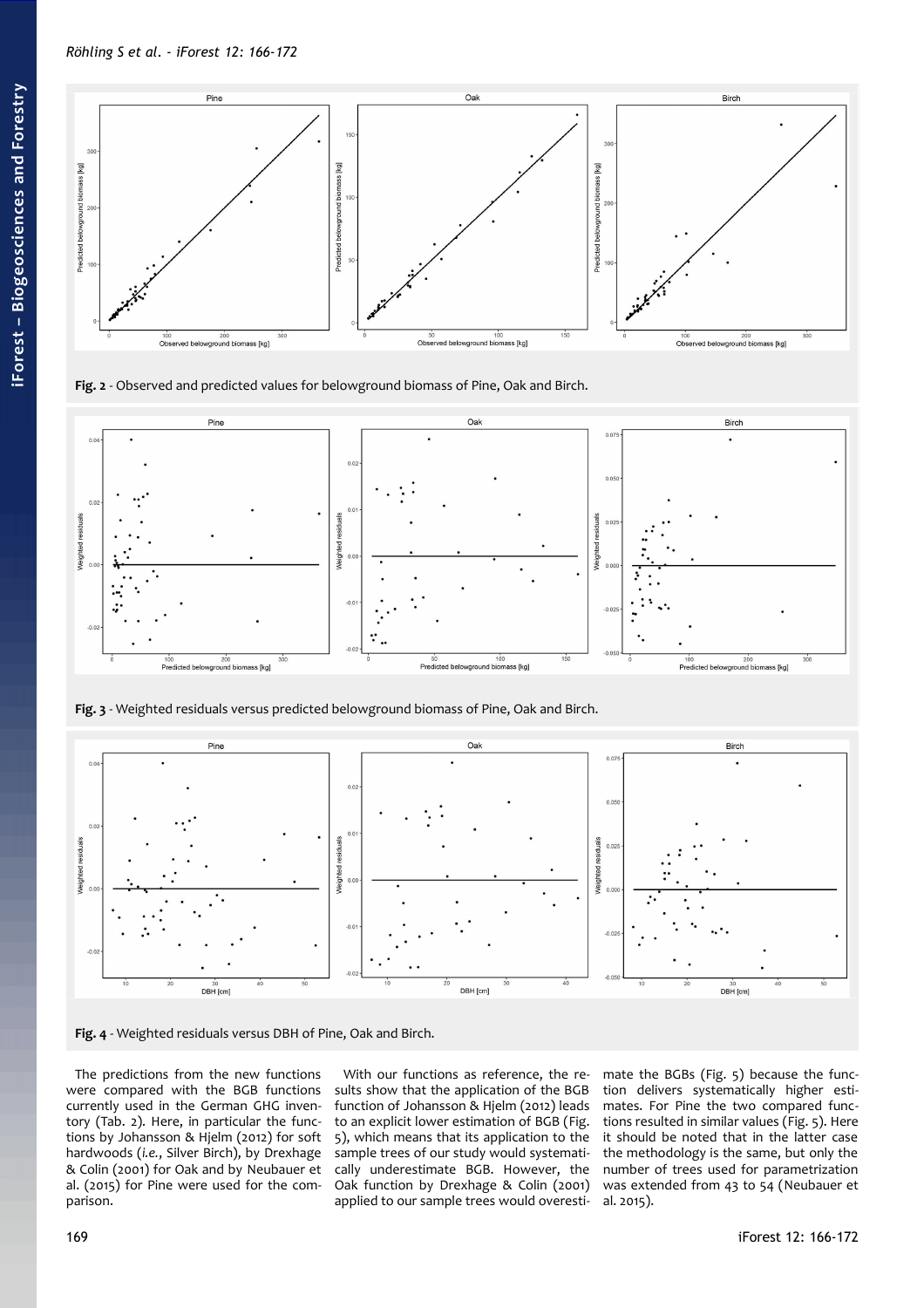<span id="page-4-1"></span>**Tab. 2** - Functions and coefficients for calculating belowground biomass within the German greenhouse gas inventory (Dunger et al. 2017). (RMSE): root mean square error; (DBH): diameter at breast height. (\*): For these function, no figure for RMSE [%] is available. Therefore, the IPCC default value of 50 % has been used. (\*\*): The mean RMSE [%] for both functions (root biomass + root-stump biomass) is 24.2%. (+): in kg.

| Tree species                          | b <sub>o</sub> | Parameter | b <sub>1</sub> | RMSE [%]      | Region           | Source                   |
|---------------------------------------|----------------|-----------|----------------|---------------|------------------|--------------------------|
| Spruce                                | 0.003720       | DBH [cm]  | 2.792465       | 34.6          | Solling          | Bolte et al. (2004)      |
| Pine                                  | 0.006089       | DBH [cm]  | 2.739073       | 26.3          | Barnim           | Neubauer et al. (2015)   |
| Beech                                 | 0.018256       | DBH [cm]  | 2.321997       | 49.0          | Solling          | Bolte et al. (2004)      |
| Oak                                   | 0.028000       | DBH [cm]  | 2.440000       | $50.0*$       | Northeast France | Drexhage & Colin (2001)  |
| Soft Hardwoods** (root biomass)       | 0.000010       | DBH [mm]  | 2.529000       | $9.6^{\circ}$ | South Sweden     | Johansson & Hjelm (2012) |
| Soft Hardwoods** (root-stump biomass) | 0.000116       | DBH [mm]  | 2.290300       | $15.9^{+}$    | South Sweden     | Johansson & Hjelm (2012) |



<span id="page-4-0"></span>**Fig. 5** - Comparison of belowground biomass functions for determining belowground biomass of Pine, Oak and Birch.

# **Discussion**

The study derived tree individual allometric functions estimating BGB of Birch, Oak and Pine, with DBH as predictor variable [\(Fig. 1\)](#page-2-0). Model fit statistics indicated a good fit of the implemented functions to the observed data [\(Tab. 1\)](#page-2-1). This indicates that the type of function selected is suitable to calculate BGB and DBH is a good predictor for BGB. This is even more important as DBH is easy to measure and therefore available in many datasets (*e.g.*, forest inventories).

The comparison of the predicted BGB values indicated that the values of Birch and Oak calculated with the functions of Johansson & Hjelm (2012) and Drexhage & Colin (2001) are considerably different to the BGB values derived from functions obtained in this study [\(Fig. 5\)](#page-4-0).

In the case of the function of Drexhage & Colin (2001) the predicted BGB resulted in higher estimates compared to the BGB determined by the function applied in this study [\(Fig. 5\)](#page-4-0). In our study BGB of Oak was determined based on the data from 39 trees with DBH of 7.4-42.0 cm and age of 30-120 years (Tab. S1 in Supplementary Material). However, Drexhage & Colin (2001) used data from 71 trees located in two naturally regenerated stands in north-eastern France. Here, the range of DBH (7.0-17.0 cm) and age (20-28 years) of the sampled trees were smaller than in our study. When looking at the overlapping part of the sam-

ples used with regard to DBH it is obvious that also there the function of Drexhage & Colin (2001) delivers higher estimates. This might be explained by the fact, that the sampled Oak stands represent different climatic and soil conditions within the respective countries, which can result in different DBH dimensions at the same age. A comparison of the functions regarding higher diameters cannot be applied as the sample of Drexhage & Colin (2001) contains no trees above 17.0 cm. The function might not be recommendable for application to tree sizes outside this range. As the sample of our study contains trees of a much wider diameter range, it better reflects the overall range of diameters found in many forests and therefore might be preferable for use at least in many parts of Germany, where site conditions are comparable to the sampled stands.

The BGB values obtained from the function of Johansson & Hjelm (2012) compared to the values calculated with the derived function for Birch in our study resulted in lower BGB values [\(Fig. 5\)](#page-4-0). Johansson & Hjelm (2012) comprised 72 trees from six Poplar stands growing on former farmland in Sweden. The age of the sampled trees varied between 16 and 23 years and the DBH ranged between 8.1 and 57.4 cm. On the other hand, in our study we used data from 48 Birch trees of age 40 to 120 years. The DBH ranged between 8.2

and 52.9 cm and are approximately in the same range of DBH of the sampled Poplar trees in the study of Johansson & Hjelm (2012). Here, for example, the reason for the different BGB values might be explained due to the higher age of the sampled Birch trees in comparison to the Poplar trees sampled by Johansson & Hjelm (2012). Additional factors are very different climatic and site conditions and the different species. As the Poplar trees sampled by Johansson & Hjelm (2012) were growing on former farmland, which usually represent sites with better nutrient supply, our Birches represent average Birch sites in German forests, which have much lower nutrient supply than agricultural land and even than average forests. This might lead to an intensified growth of the root system of these Birches in order to assure sufficient access to nutrients. However, as Birches are much more prevalent in German forests than Poplar and the sample of this study better represents the conditions of German forests, the function derived here is more suitable for the application in the context of the German GHG inventory for the whole group of soft hardwoods. Finally, the predicted BGB of Pine based on the function determined in this study give similar values [\(Fig. 5\)](#page-4-0) compared to the function of Neubauer et al. (2015). As mentioned above, the applied methodology is the same, but the number of trees used in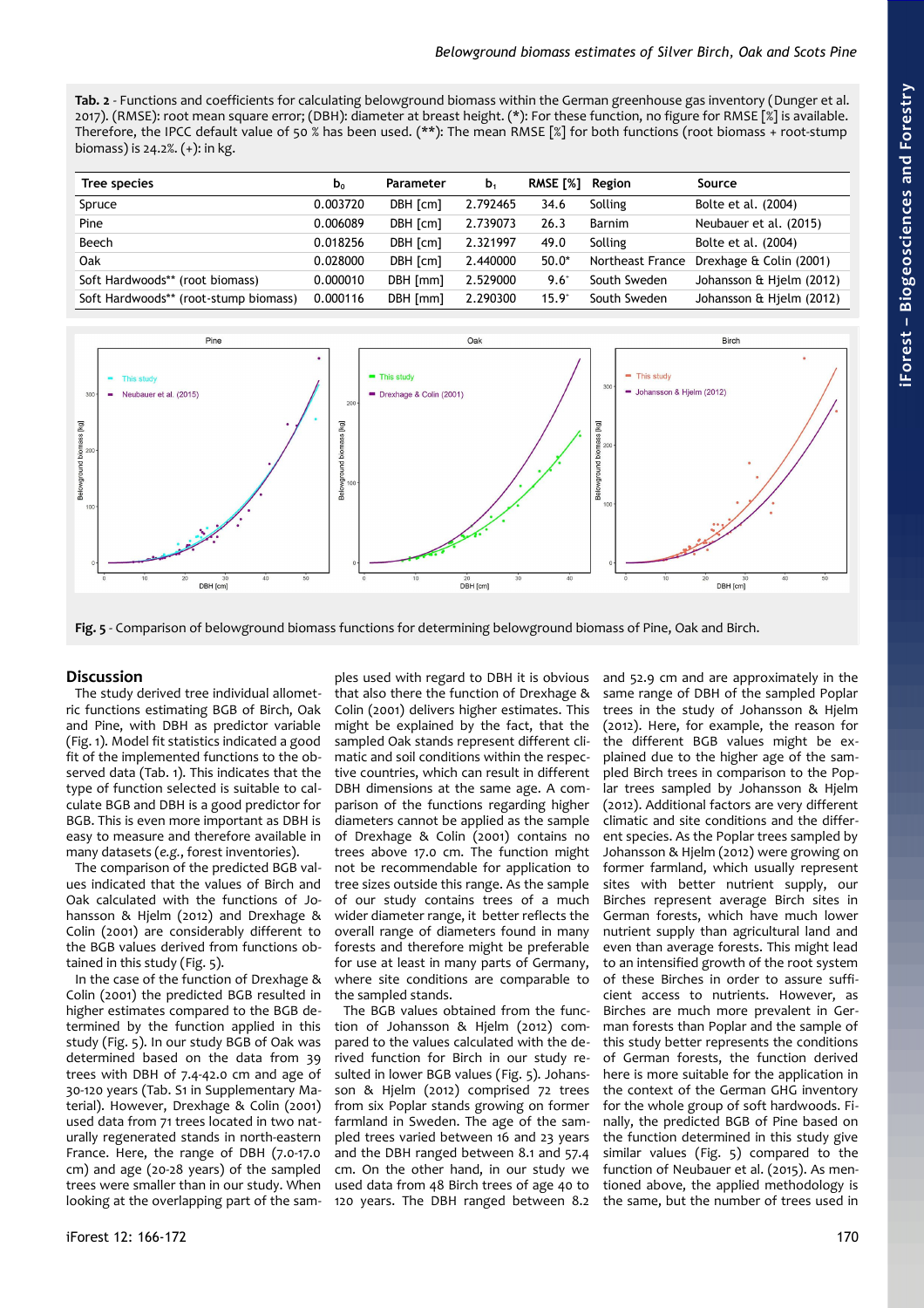this study for parametrization was extended from 43 to 54. Thus, the application of the adapted function of Pine is recommended for calculating the BGB within the German GHG inventory.

BGB is difficult and expensive to determine and therefore many of the available datasets are relatively small and large diameters are not well represented (Smith et al. 2016). Our BGB functions are based on 48 Birches, 39 Oaks and 54 Pines with a DBH ranging from 8.2 to 52.9 cm, 7.4 to 42.0 cm and 7.2 to 53.2 cm, respectively. Currently, this study includes the largest sampled ranges of DBH for Birch, Oak and Pine in Germany. The sampled stand and site conditions of the derived functions are representative for a large part of the conditions in which Birch, Oak and Pine occurs in Germany.

## **Conclusions**

The developed biomass functions currently represent the largest dataset for BGB of Birch, Oak and Pine in Germany with a wide range of tree sizes and site conditions. Thus, the derived BGB functions for Birch, Oak and Pine are the best available for estimating BGB stock and stock change in Germany at the moment. Therefore, the applied BGB functions of Birch and Oak should be integrated in the German GHG inventory to replace the previously used BGB functions which represent BGB values calculated for stand and sites conditions that are not representative for the growth conditions of Birch and Oak in Germany. This would further improve the quality of the data reported, which is in line with the obligations of the country as set out in the international rules on national GHG inventory preparation, *i.e.*, under the UNFCCC. The biomass functions presented may also be used for neighboring countries, provided that site conditions and diameter distribution for the species concerned are comparable.

#### **Acknowledgements**

This research was funded by the Waldklimafonds (project number: 28WB4034). The authors gratefully acknowledge the helpful feedback from Dr. Sebastian Schnell, Dr. Steffen Herrmann and Stuart Krause on the draft manuscript. We would also like to thank the anonymous reviewers for their time and comments.

### **References**

Annighöfer P, Ameztegui A, Ammer C, Balandier P, Bartsch N, Bolte A, Coll L, Collet C, Ewald J, Frischbier N, Gebereyesus T, Haase J, Hamm T, Hirschfelder B, Huth F, Kändler G, Kahl A, Kawaletz H, Kuehne C, Lacointe A, Lin N, Löf M, Malagoli P, Marquier A, Müller S, Promberger S, Provendier D, Röhle H, Sathornkich J, Schall P, Scherer-Lorenzen M, SchröDer J, Seele C, Weidig J, Wirth C, Wolf H, Wollmerstädt J, Mund M (2016). Species-specific and generic biomass equations for seedlings and saplings of European tree species. European Journal of

Forest Research 135: 313-329. - doi: [10.1007/s10](https://doi.org/10.1007/s10342-016-0937-z) [342-016-0937-z](https://doi.org/10.1007/s10342-016-0937-z)

- Bijak S, Zasada M, Bronisz A, Bronisz K, Czajkowski M, Ludwisiak L, Tomusiak R, Wojtan R (2013). Estimating coarse roots biomass in young silver birch stands on post-agricultural lands in central Poland. Silva Fennica 47: 2. [online] URL:<http://www.silvafennica.fi/article/963> Bolkenius D (2001). Zur Wurzelausbildung von Fichte (*Picea abies* L. Karst) und Weißtanne (*Abies alba* Mill.) in gleichaltrigen und ungleichaltrigen Beständen [The root formation of spruce (*Picea abies* L. Karst) and silver fir (*Abies alba* Mill.) in even-aged and uneven-aged stands]. Freiburg i. Breisgau, Universität Freiburg, Berichte Freiburger Forstliche Forschung, Band 35, pp. 155. [in German]
- Bolte A, Hertel D, Ammer C, Schmid I, Nörr R, Kuhr M, Redde N (2003). Freilandmethoden zur Untersuchung von Baumwurzeln [Field methods for studying tree roots]. Forstarchiv 74: 240-262. [in German]
- Bolte A, Rahmann T, Kuhr M, Pogoda P, Murach D, Gadow KV (2004). Relationships between tree dimension and coarse root biomass in mixed stands of European beech (*Fagus sylvatica* L.) and Norway spruce (*Picea abies* [L.] Karst.). Plant and Soil 264 (1-2): 1-11. - doi: [10.1023/B:PLSO.0000047777.23344.a3](https://doi.org/10.1023/B:PLSO.0000047777.23344.a3)
- Brown S (2002). Measuring carbon in forests: current status and future challenges. Environmental Pollution 116 (3): 363-372. - doi: [10.1016/](https://doi.org/10.1016/S0269-7491(01)00212-3) [S0269-7491\(01\)00212-3](https://doi.org/10.1016/S0269-7491(01)00212-3)
- Drexhage M, Colin F (2001). Estimating root system biomass from breast-height diameters. Forestry 74 (5): 492-497. - doi: [10.1093/fores](https://doi.org/10.1093/forestry/74.5.491)[try/74.5.491](https://doi.org/10.1093/forestry/74.5.491)
- Drexhage M, Chauviere M, Colin F, Nielsen CNN (2009). Development of structural root architecture and allometry of *Quercus petraea*. Canadian Journal of Forest Research 29 (5): 600- 608. - doi: [10.1139/x99-027](https://doi.org/10.1139/x99-027)
- Dunger K, Stümer W, Riedel T, Brötz J, Ziche D, Grüneberg E, Wellbrock N, Oehmichen K (2017). Chapter 6.4: Forest Land (4A). In: "Submission under the United Nations Framework Convention on Climate Change 2017. National Inventory Report for the German Greenhouse Gas Inventory 1990-2015". Federal Environment Agency, Dessau, Germany, pp. 563-600.
- Durkaya A, Durkaya B, Seyma US (2016). Belowand above ground biomass distribution of young Scots pines from plantations and natural stands. Bosque 37 (3): 509-518. [online] URL: [http://www.redalyc.org/html/1731/17314919400](http://www.redalyc.org/html/1731/173149194008/) [8/](http://www.redalyc.org/html/1731/173149194008/)
- Hornschuch F, Anders S (2004). Auswirkungen des Waldumbaus von Kiefern- zu Buchen-Reinbeständen auf Struktur und Dynamik des Feinwurzelsystems [Effects of forest conversion from pine to beech stands on the structure and dynamics of the fine root system]. BFH-Nachrichten 1: 24-25. [in German]
- IPCC (2006). IPCC Guidelines for National Greenhouse Gas Inventories 2006. Volume 4: Agricultural, Forestry and Other Land Use. Web site [online] URL: [https://www.ipcc-nggip.iges.or.](https://www.ipcc-nggip.iges.or.jp/public/2006gl/vol4.html) [jp/public/2006gl/vol4.html](https://www.ipcc-nggip.iges.or.jp/public/2006gl/vol4.html)
- IPCC (2014a). Revised supplementary methods and good practice guidance arising from the Kyoto protocol (Hiraishi T, Krug T, Tanabe K,

Srivastava N, Baasansuren J, Fukunda M eds). Intergovernmental Panel on Climate Change, Geneva, Switzerland, pp. 268.

- IPCC (2014b). Supplement to the IPCC guidelines for national greenhouse gas inventories: wetlands (Hiraishi T, Krug T, Tanabe K, Srivastava N, Baasansuren J, Fukunda M eds). Intergovernmental Panel on Climate Change, Geneva, Switzerland, pp. 354.
- Janssens I, Sampson DA, Cermak J, Meiresonne L, Riguzzi F, Overloop S, Ceulemann R (1999). Above- and belowground phytomass and carbon storage in a belgian Scots Pine Stand. Annals of Forest Science 56: 81-90. - doi: [10.1051/](https://doi.org/10.1051/forest:19990201) [forest:19990201](https://doi.org/10.1051/forest:19990201)
- Johansson T (2007). Biomass production and allometric above- and below-ground relations for young birch stands planted at four spacings on abandoned farmland. Forestry 80 (1): 41-52. doi: [10.1093/forestry/cpl049](https://doi.org/10.1093/forestry/cpl049)
- Johansson T, Hjelm B (2012). Stump and root biomass of poplar stands. Forests 3 (2): 166-187. - doi: [10.3390/f3020166](https://doi.org/10.3390/f3020166)
- Köstler JN, Brückner E, Biebelriether H (1968). Die Wurzeln der Waldbäume [The roots of the forest trees]. Verlag Paul Parey, Hamburg and Berlin, Germany, pp. 284. [in German]
- Kraft G (1884). Beiträge zur Lehre von den Durchforstungen, Schlagstellungen und Lichtungshieben [About thinnings, cutting systems and shelterwood cuttings]. Klindworth Verlag, Hannover, Germany, pp. 147. [in German]
- Liepinš J, Lazdinš A, Liepinš K (2018). Equations for estimating above- and belowground biomass of Norway spruce, Scots pine, birch spp. and European aspen in Latvia. Scandinavian Journal of Forest Research 33 (1): 58-70. - doi: [10.1080/02827581.2017.1337923](https://doi.org/10.1080/02827581.2017.1337923)
- Neubauer M, Demant B, Bolte A (2015). Einzelbaumbezogene Schätzfunktionen zur unterirdischen Biomasse der Wald-Kiefer (*Pinus sylvestris* L.) [Tree-based estimator for belowground biomass of Scots pine (*Pinus sylvestris* L.)]. Forstarchiv 86: 42-47. [in German]
- Petersson H, Ståhl G (2006). Functions for below-ground biomass of *Pinus sylvestris, Picea abies, Betula pendula* and *Betula pubescens* in Sweden. Scandinavian Journal of Forest Research 21 (7): 84-93. - doi: [10.1080/140040805](https://doi.org/10.1080/14004080500486864) [00486864](https://doi.org/10.1080/14004080500486864)
- R Development Core Team (2013). R: a language and environment for statistical computing. R Foundation for Statistical Computing, Vienna, Austria. [online] URL: [http://www.r-project.org](http://www.r-project.org/) Repola J, Ojansuu R, Kukkola M (2007). Biomass functions for Scots pine, Norway spruce and birch in Finland. Working Papers no. 53, Finnish Forest Research Institute, Joensuu, Finland, pp. 28. [online] URL: [http://jukuri.luke.fi/handle/100](http://jukuri.luke.fi/handle/10024/535968) [24/535968](http://jukuri.luke.fi/handle/10024/535968)
- Repola J (2008). Biomass equations for birch in Finland. Silva Fennica 42 (4): 605-624. - doi: [10.14214/sf.236](https://doi.org/10.14214/sf.236)
- Smith A, Granhus A, Rasmus A (2016). Functions for estimating belowground and whole tree biomass of birch in Norway. Scandinavian Journal of Forest Research 31 (6): 568-582. - doi: [10.1080/02827581.2016.1141232](https://doi.org/10.1080/02827581.2016.1141232)
- Uri V, Lohmus K, Ostonen I, Tullus H, Lastik R, Vildo M (2007). Biomass production, foliar and root characteristics and nutrient accumulation